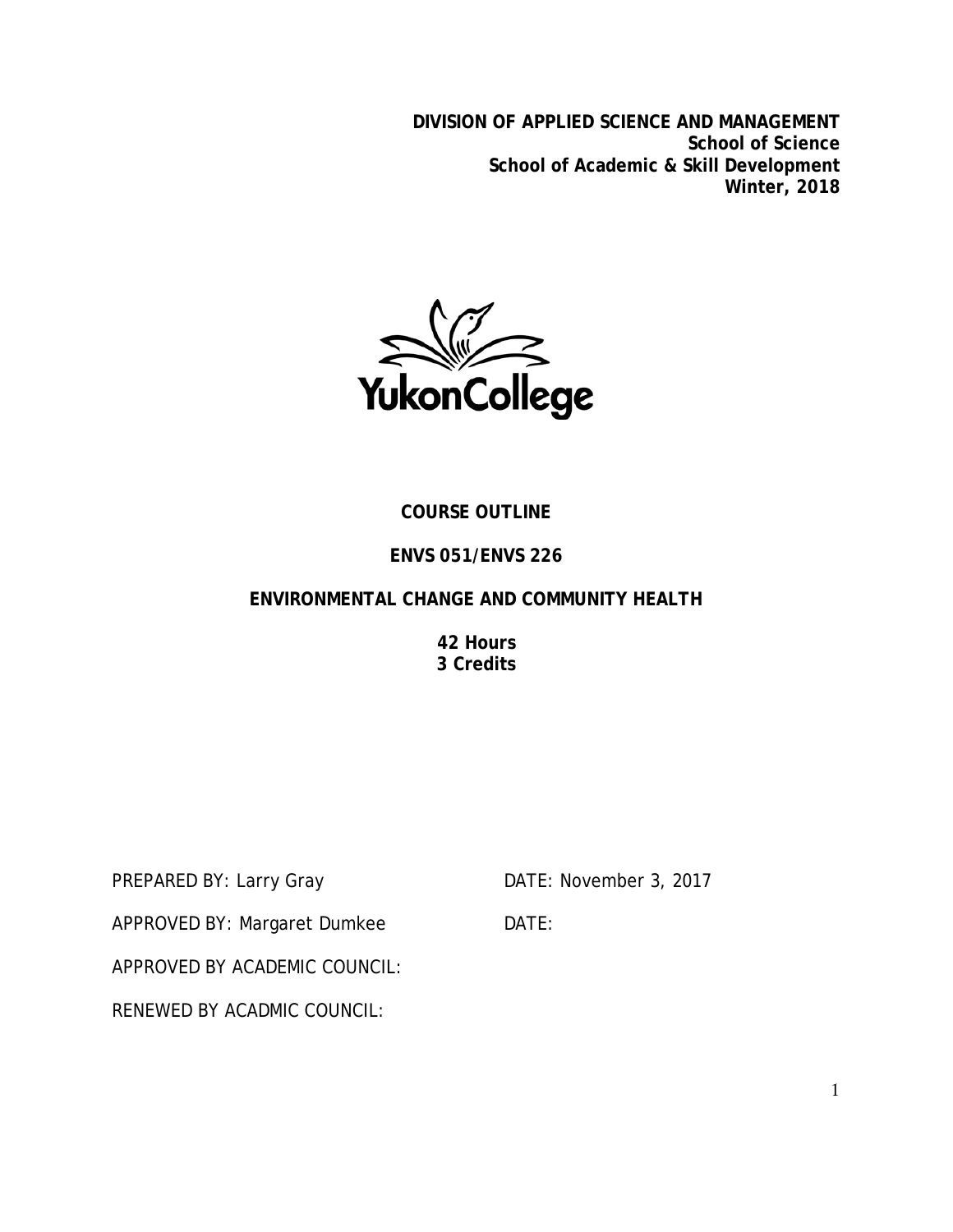**YUKON COLLEGE** Copyright December, 2018

All rights reserved. No part of this material covered by this copyright may be reproduced or utilized in any form or by any means, electronic or mechanical, traded, or rented or resold, without written permission from Yukon College.

Course Outline prepared by Larry Gray, JANUARY 6, 2018

Yukon College P.O. Box 2799 Whitehorse, YT Y1A 5K4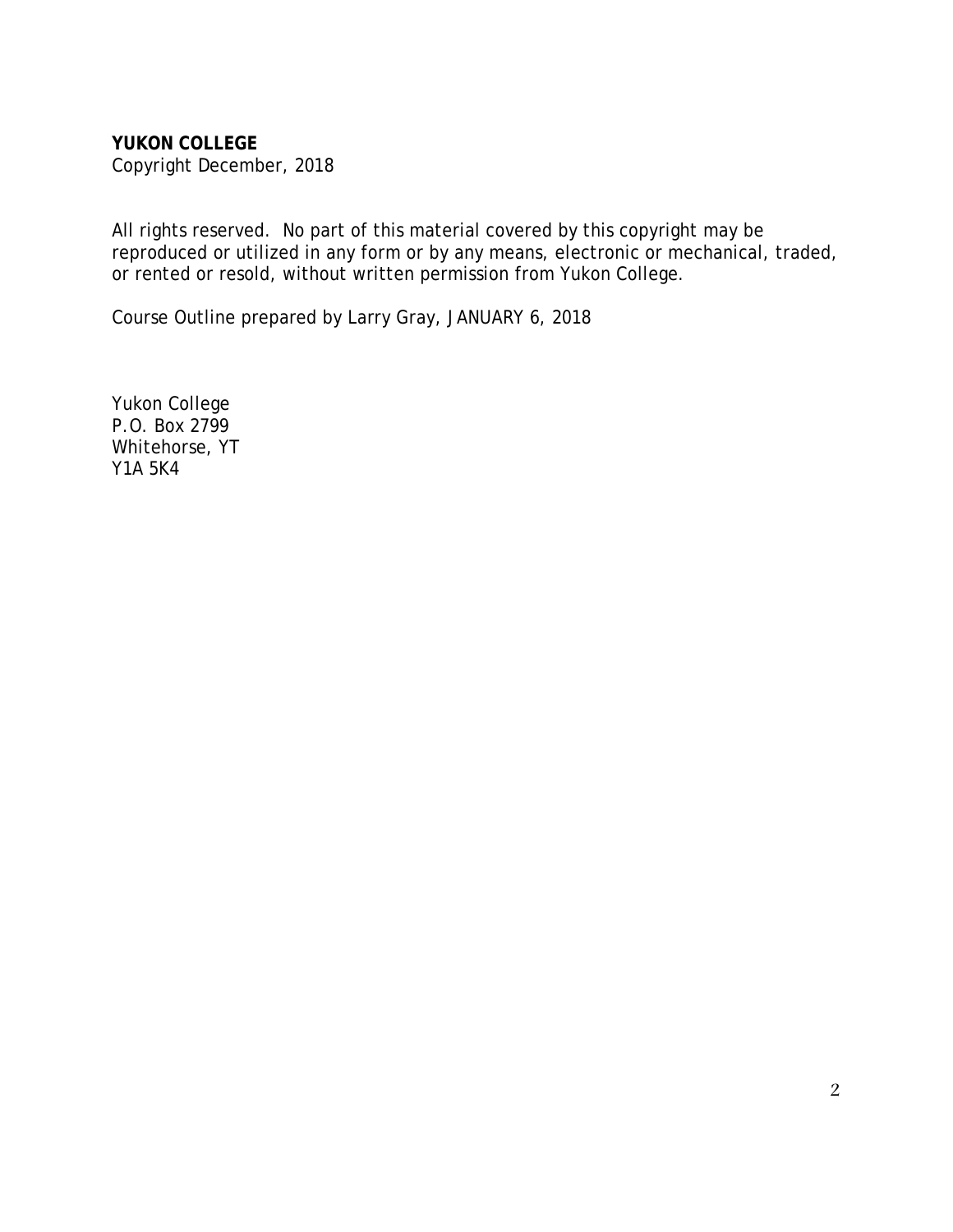## **ENVIRONMENTAL CHANGE AND COMMUNITY HEALTH**

| <b>INSTRUCTOR:</b>               | Larry Gray | <b>OFFICE HOURS:</b>                     |  |                            |
|----------------------------------|------------|------------------------------------------|--|----------------------------|
| <b>OFFICE LOCATION:</b>          | A2303      | <b>CLASSROOM:</b>                        |  | C <sub>1511</sub>          |
| E-MAIL: lgray@yukoncollege.yk.ca |            | TIME: Tuesday & Thursdays, 1pm - 2:30 pm |  |                            |
| <b>TELEPHONE: 456-8607</b>       |            | DATES:                                   |  | January 4 - April 25, 2018 |

#### **COURSE DESCRIPTION**

This course (developed in collaboration with Canada's Northern Contaminants Program and Trent University) is complementary to ENVS 040z/ENVS 225z Environmental Change and Fish & Wildlife Health. It covers some of the same material in less depth but focuses more on the impacts of environmental changes such as environmental contaminants and climate change on human health. The course is relevant for all northerners, but particularly those interested in working in the health field. The importance of traditional food to the health of northerners, alternative models of health and wellness, and traditional versus modern diets are all discussed in light of the latest research results on contaminants and other environmental issues in the north. The new field of functional medicine is explored and interwoven with congruent ideas drawn from indigenous wisdom.

#### **PREREQUISITES**

None

#### **EQUIVALENCY/TRANSFERABILITY** Under negotiation.

#### **LEARNING OUTCOMES**

Upon successful completion of the course, students will be able to:

a. Recognize and appreciate the geographic and global scope of environmental changes, particularly, long-range contaminants, climate change and loss of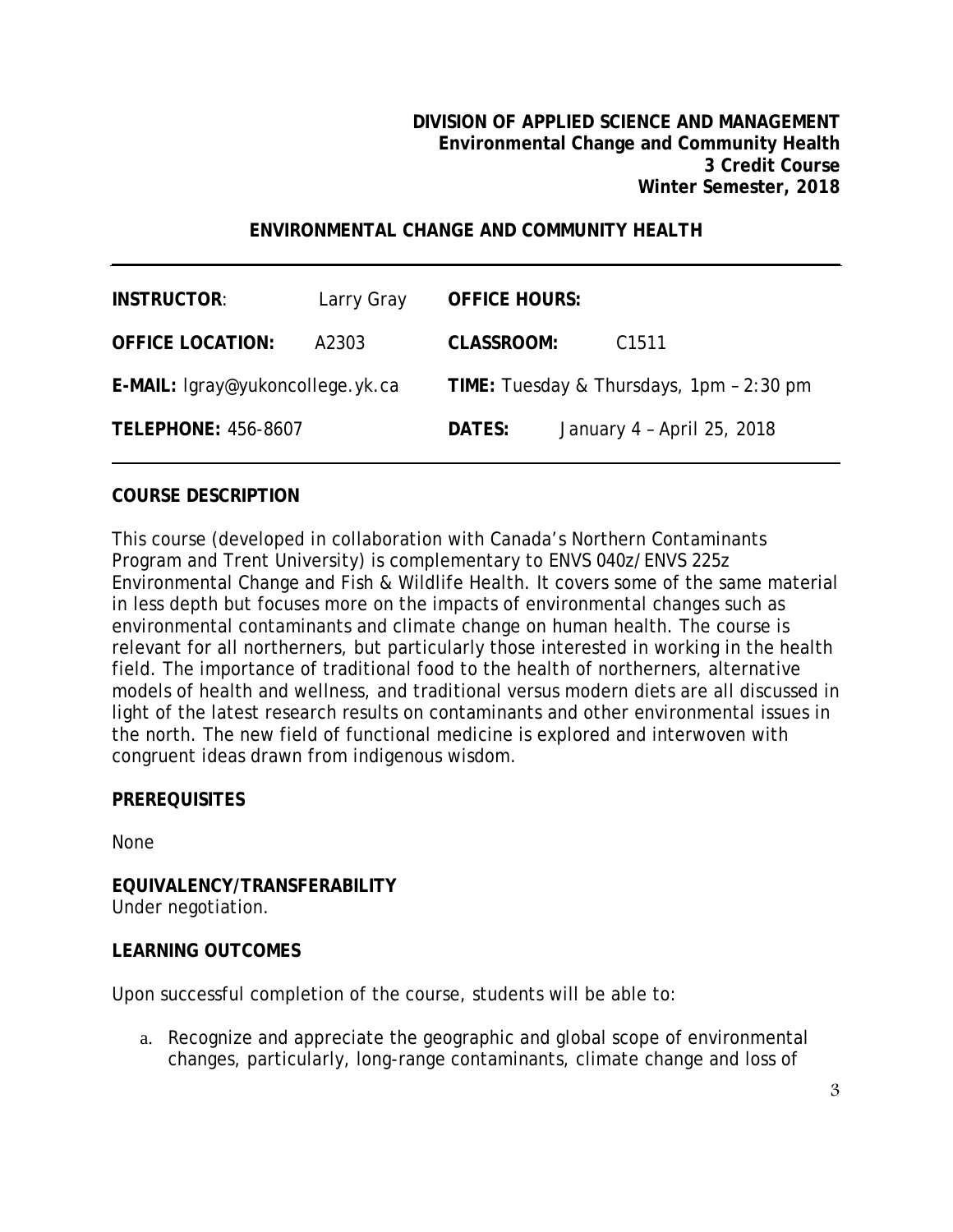biodiversity.

- b. Understand the holistic connections (spiritual, mental, physical and emotional) between the land and human health.
- c. Identify the traditional foods and fish and wildlife species that are consumed in the north and in the Yukon.
- d. Define what it means to be a healthy person and a healthy community.
- e. Identify community health issues in the student's home community.
- f. Understand functional medicine.

## **COURSE FORMAT**

This course is designed for distance delivery. There will be two 1 ½ hour videoconferences each week and a course website, including a discussion forum and links to other information sources.

#### **COURSE REQUIREMENTS**

## **Attendance and Participation**

Attendance at all videoconference sessions is mandatory. Unexcused absences in excess of 10% of scheduled activities may result in withdrawal at the instructor's discretion.

## **Assignments**

Bi-weekly assignments are given.

#### **EVALUATION**

| <b>ENVS 051</b>                                          |                   | <b>ENVS 226</b>                                                                   |                          |
|----------------------------------------------------------|-------------------|-----------------------------------------------------------------------------------|--------------------------|
| Participation/Assignments<br>Mid-term Exam<br>Final Exam | 40%<br>25%<br>35% | Participation/Assignments<br>Mid-term Exam<br><b>Research Paper</b><br>Final Exam | 25%<br>15%<br>35%<br>25% |

# **REQUIRED TEXTBOOKS/MATERIALS:**

Dr. Jeffrey Bland, *The Disease Delusion: Conquering the Causes of Chronic Illness for a Healthier, Longer, and Happier Life*, 2nd Edition, Harper Wave, New York, 2015.

# **ACADEMIC AND STUDENT CONDUCT**

Information on academic standing and student rights and responsibilities can be found in the current Academic Regulations that are posted on the Student Services/ Admissions & Registration web page.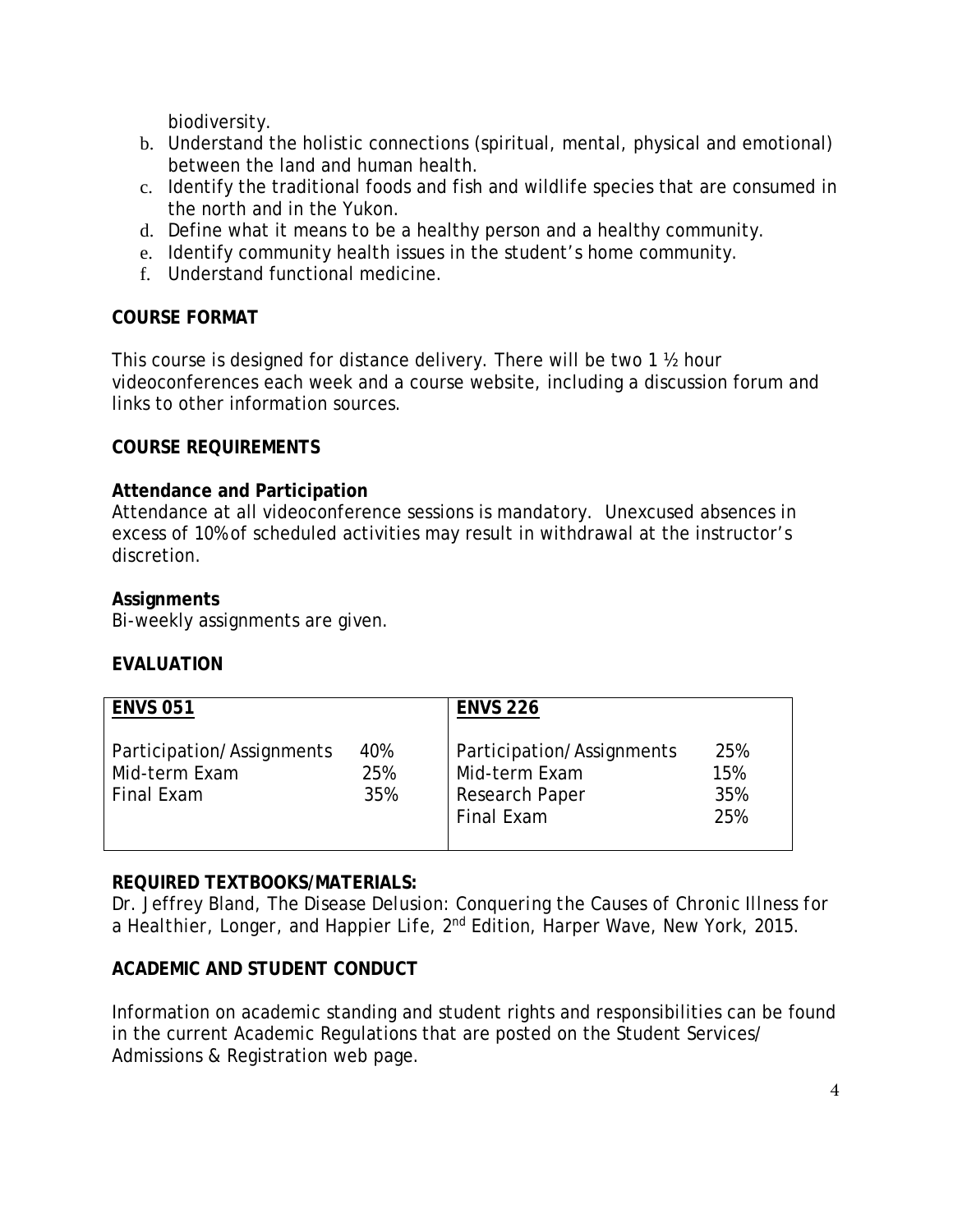## **PLAGIARISM**

Plagiarism is a serious academic offence. Plagiarism occurs when students present the words of someone else as their own. Plagiarism can be the deliberate use of a whole piece of another person's writing, but more frequently it occurs when students fail to acknowledge and document sources from which they have taken material. Whenever the words, research or ideas of others are directly quoted or paraphrased, they must be documented according to an accepted manuscript style (e.g., APA, CSE, MLA, etc.). Resubmitting a paper which has previously received credit is also considered plagiarism. Students who plagiarize material for assignments will receive a mark of zero (F) on the assignment and may fail the course. Plagiarism may also result in dismissal from a program of study or the College.

# **YUKON FIRST NATIONS CORE COMPETENCY**

Yukon College recognizes that a greater understanding and awareness of Yukon First Nations history, culture and journey towards self-determination will help to build positive relationships among all Yukon citizens. As a result, to graduate from ANY Yukon College program, you will be required to achieve core competency in knowledge of Yukon First Nations. For details, please see [www.yukoncollege.yk.ca/yfnccr](http://www.yukoncollege.yk.ca/yfnccr)

#### **ACADEMIC ACCOMMODATION**

Reasonable accommodations are available for students requiring an academic accommodation to fully participate in this class. These accommodations are available for students with a documented disability, chronic condition or any other grounds specified in section 8.0 of the Yukon College Academic Regulations (available on the Yukon College website). It is the student's responsibility to seek these accommodations. If a student requires an academic accommodation, he/she should contact the Learning Assistance Centre (LAC) at (867) 668-8785 or lassist@yukoncollege.yk.ca.

#### **THE LORENE ROBERTSON WRITING CENTRE**

All students are encouraged to make the Writing Centre a regular part of the writing process for coursework. The Lorene Robertson Writing Centre is staffed by helpful writing coaches from across the College and offers one-on-one appointments to students in need of writing support.

The Lorene Robertson Writing Centre can help you:

• Get started on an assignment and focus your ideas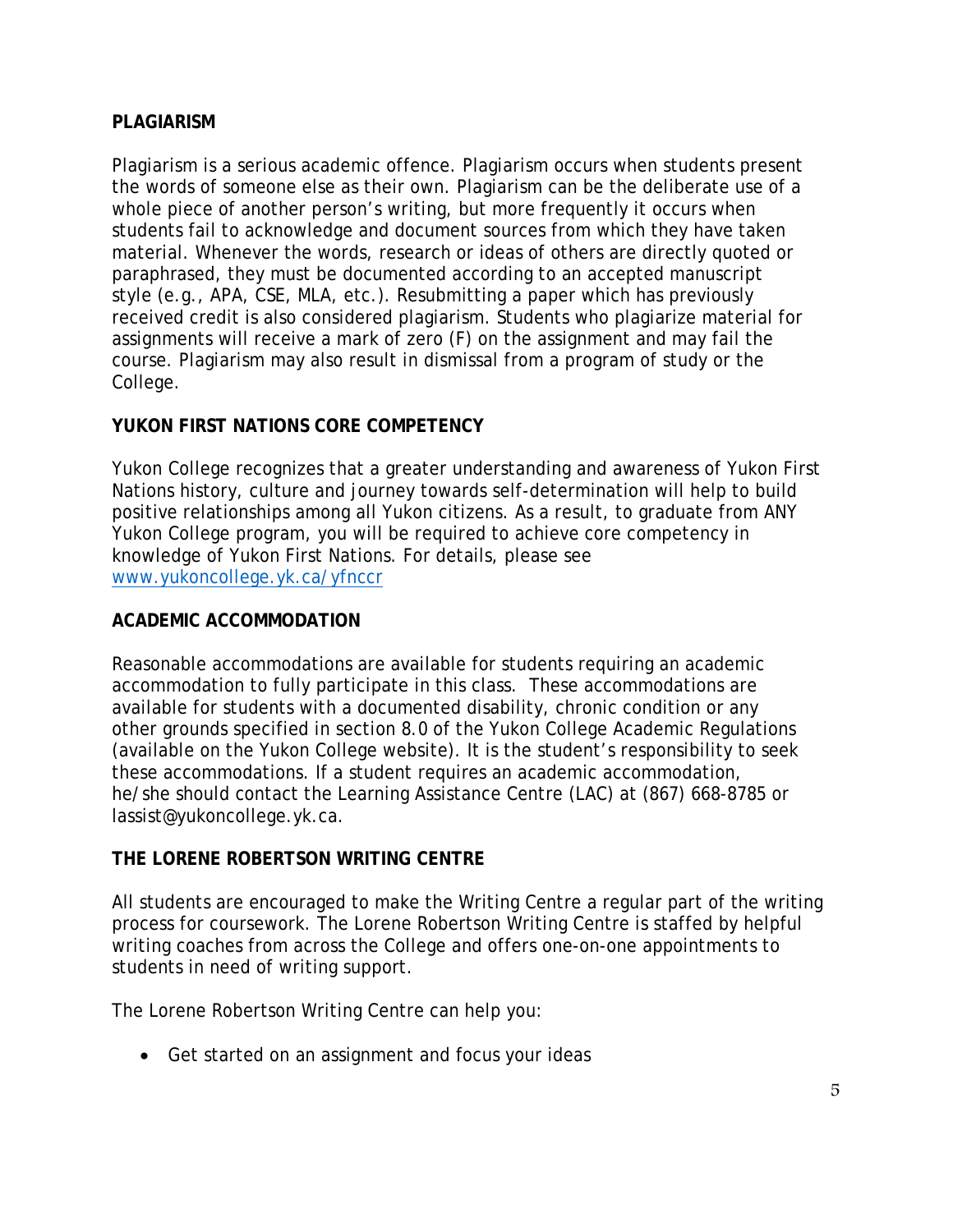- Outline and plan your assignment
- Write clearly, logically and effectively
- Address specific needs and writing problems
- Revise the first and final drafts of your project
- Gain confidence in your writing

For in-person appointments, the Centre coaching office is located in the Academic Support Centre in room A2302. You can also participate in coaching appointments over the phone or online. See the Academic Support Centre schedule for English and writing support times.